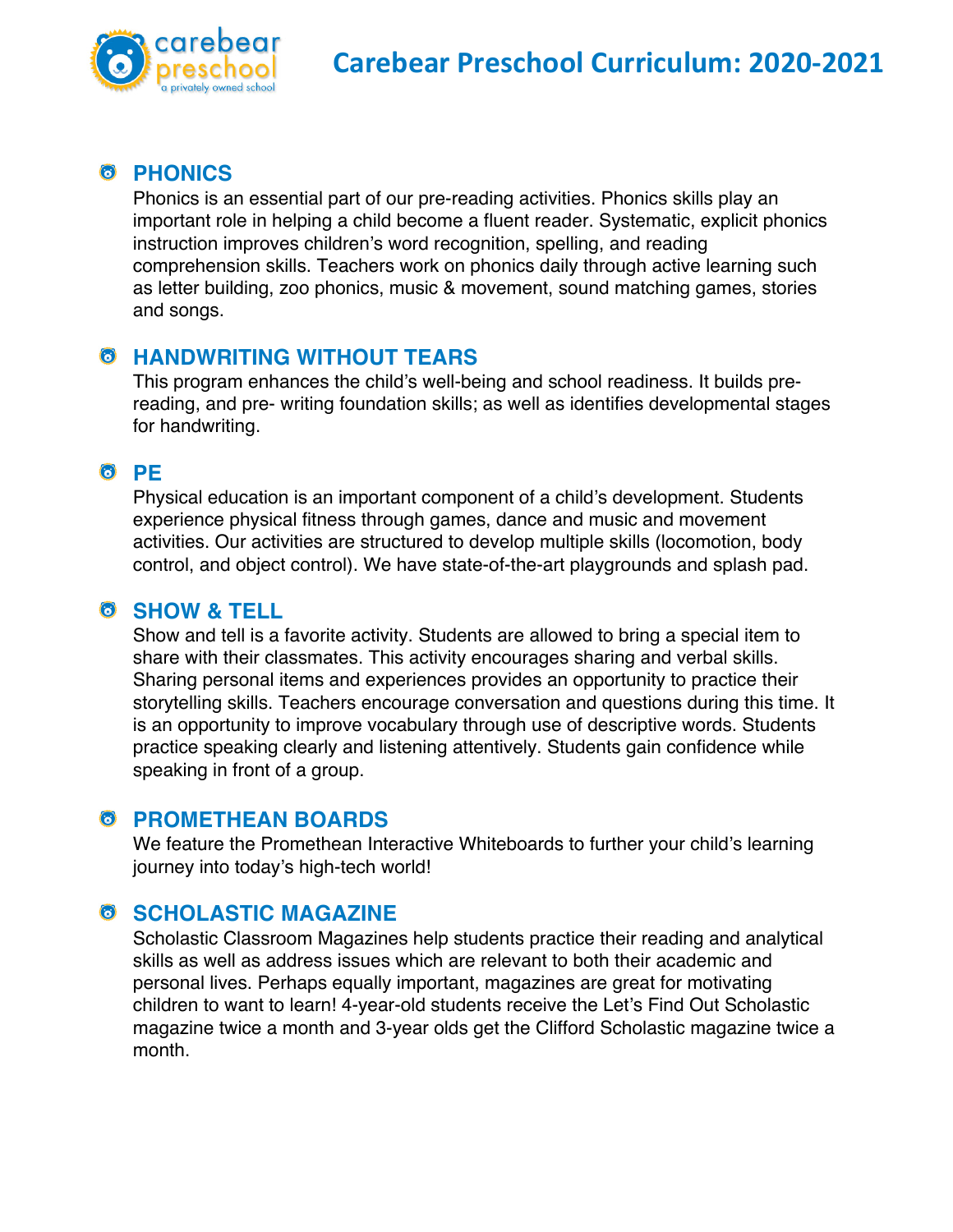

## **READING & BOB BOOKS**

BOB Books were developed as a step-by-step program to guide children through the early stages of reading. We need phonics to teach the child how words sound. BOB Books begin with simple phonetic patterns and add more variation as the child becomes more fluent. Since reading fluency can only be achieved when the child learns to recognize the word as a whole rather than just through sounding it out, our teachers practice these books with your child and encourage you to have copies at home for practice. Also, our language is not totally phonetic, and many words do not follow phonic rules, so they need to be memorized. These SIGHT words are taught in conjunction with the books being read. We also utilize The Magic of BOB Books as a great discovery of reading program in our 4's and pre-k classes.

#### **FREE TIME ACTIVITIES**

Free time is a time for students to make free choices, explore the classroom and use their imagination. They can manipulate and study toys to gain an understanding of how parts make up a whole. They learn about shapes, colors, sizes, and textures. Students can choose from: Duplo blocks, trains, dress-up, doll house, housekeeping, puzzles, cars, dinosaurs, computers, art table, and sensory table. During this time children work on sharing and socializing with friends. Play provides time to learn valuable skills such as, problem solving, cooperation, teamwork, and fair play.

#### **LANGUAGE ARTS**

Our language arts curriculum utilizes the Arizona State Standards for Early Learners. It addresses five knowledge areas: oral language, phonological awareness, concepts of print, knowledge of the alphabet and writing, and comprehension.

#### **SCIENCE**

Science for young children can be exciting. We take advantage of a child's curiosity and reinforce this through hands on experiments with our, Hands-On Standards Curriculum. This curriculum builds students' mastery of science process skills. The lessons are based on the National Science Education (NSE) Content Standards philosophy of learning through inquiry. Hands-On investigations are accompanied by user-friendly, step-by-step lessons. Students will observe, communicate, estimate, measure, and classify. We also promote this by using sand and water tables, butterflies, frogs, fish, classroom animal care, gardening, nutrition, bugs, sea life, and dinosaurs.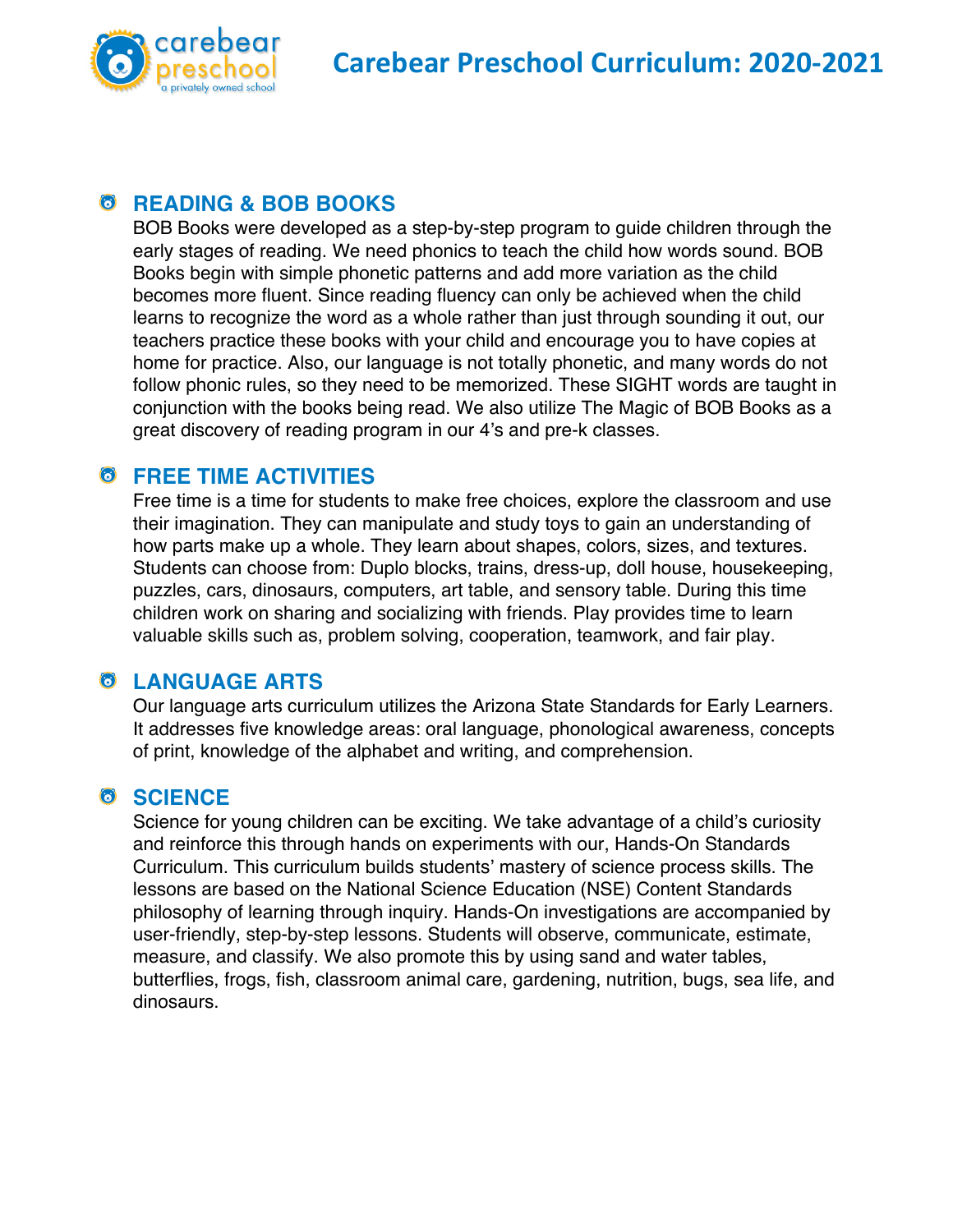

#### **CIRCLE TIME**

Circle time is a time to reinforce the preschool fundamentals: colors, shapes, letters, numbers, days of the week, and months of the year. The students enjoy music and movement activities that encourage imagination and use of gross motor skills. Children enjoy learning through music. We teach phonics, counting, color words with fun and engaging songs. This is also a time to read engaging stories that stimulate children's imagination and inspire questions. Circle time strengthens communication and problem-solving skills while children learn to cooperate with others. Participation in this large group activity builds confidence and self-esteem.

#### **C** PRINT RICH ENVIRONMENT

Our classrooms are filled with letters, numbers, words, pictures, and labels to assist each child's growing literacy. By viewing these printed materials, they are able to make a connection between the verbal and visual questions.

### **MATH**

Our math curriculum uses the Arizona State Standards for Early Learners. With the aid of hands on manipulatives, children practice: writing, recognizing, and counting numbers, graphing, sorting, and adding. Hands-On Standards offers engaging lessons so students can visualize math concepts. Children learn problem solving through hands on learning that links to their daily lives. Hands-On Standards has five sections: Numbers and Operations, Geometry, Algebra, Measurement and Data Analysis and Probability. These are based on the National Council of Teachers of Mathematics (NCTM) contact strands. This program has an on-line extension. Lessons are taught in both whole group and small group. The lessons are taught using manipulatives. These tools make learning meaningful, helping children connect to the different types of knowledge.

#### **CLEAN UP TIME**

Children learn to pick up their toys and place in pre-marked bins and shelves. This will promote confidence in their organizational skills and ownership of their classroom.

## **ARTS & CRAFTS**

We provide an exciting, hands-on, multi-cultural experience with our arts and crafts projects. This includes cutting and pasting, painting, collage, puppets, picture frames, animals, magnets, sand art, markers, drawing, and watercolor. We encourage adventure and creativity along with a child's imagination!